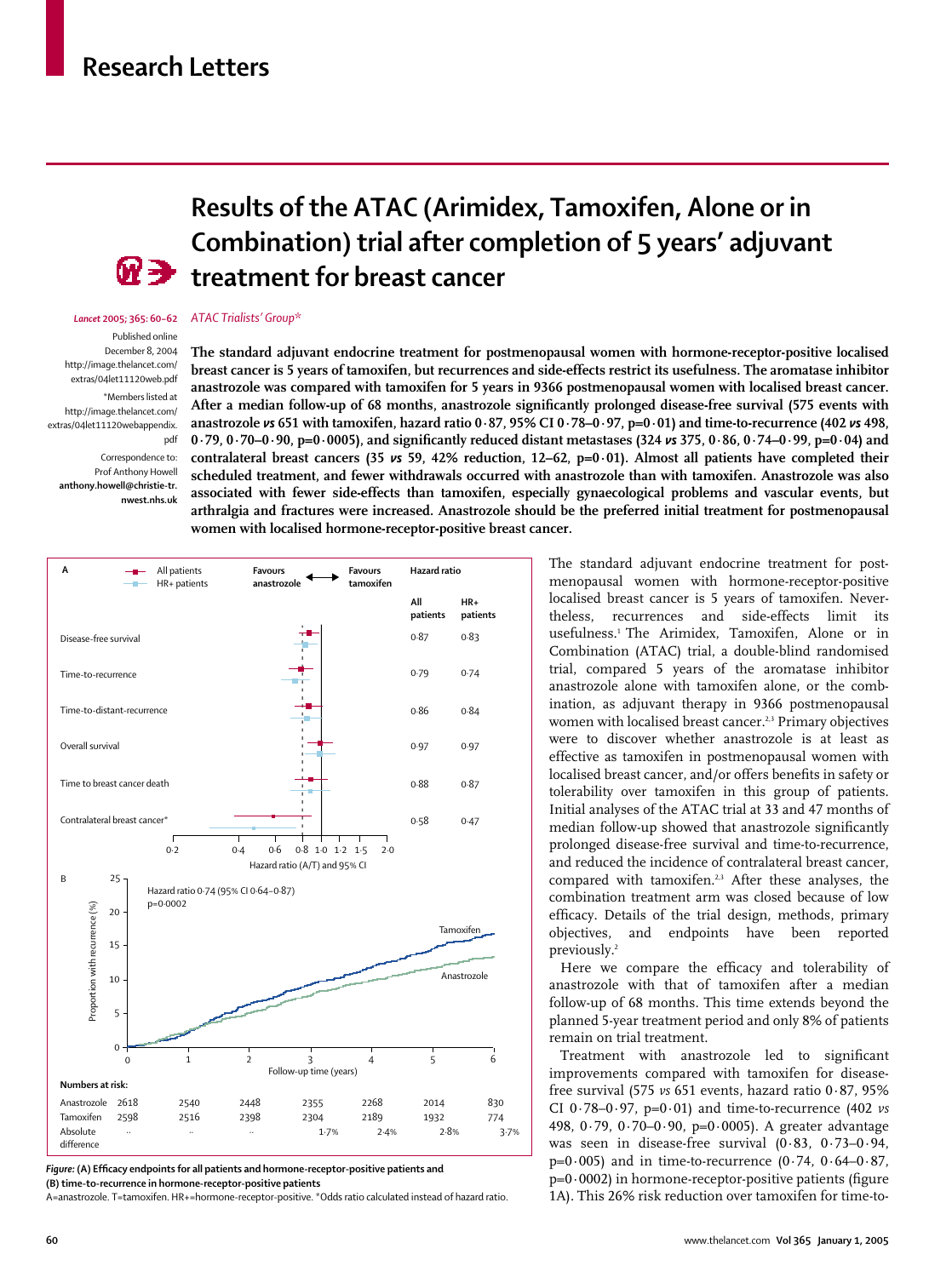recurrence is in addition to the 47% risk reduction previously shown for 5 years of tamoxifen versus placebo in adjuvant studies.4 No significant differences were noted in effect according to subgroup at the 1% level, and the hazard rate was lower for anastrozole in all subgroups except for patients who were hormonereceptor-negative or whose hormone-receptor status was unknown.

Absolute differences in recurrence rates increased over time, even beyond 5 years of scheduled treatment, suggesting that there is a carryover effect for anastrozole similar to that observed for tamoxifen.<sup>4</sup> at least in the short-term (figure 1B). The benefits of anastrozole were seen at all times after the first year of follow-up. In particular, the high hazard rate seen in years 1–3 for tamoxifen was substantially suppressed by anastrozole. We noted a significant overall benefit in time-to-distant-recurrence for anastrozole (324 *vs* 375 events, hazard ratio 0·86, 95% CI 0·74–0·99, p=0·04), with a similar trend in the subset of hormone-receptorpositive patients  $(0.84, 0.70 - 1.00, p=0.06)$ .

The incidence of contralateral breast cancer was substantially reduced by anastrozole compared with tamoxifen (all patients 35 *vs* 59, 42% reduction, 95% CI 12–62,  $p=0.01$ ; hormone-receptor-positive patients 53%, 25–71, p= $0.001$ ). Since tamoxifen shows a 50% reduction in the occurrence of these tumours in hormone-receptor-positive patients compared with placebo,<sup>4</sup> the findings from the ATAC study suggest that anastrozole treatment might prevent 70–80% of hormone-receptor-positive tumours in women at high risk of breast cancer.

831 women died; 500 (60%) after recurrence of breast cancer and 331 (40%) without recurrence and due to other causes. Overall survival was similar for anastrozole and tamoxifen (hazard ratio 0·97, 95% CI  $0.85-1.12$ , p=0.7); a 12% reduction in deaths from breast cancer in the anastrozole group was not significant (0.88, 0.74–1.05; p=0.2). However, since the trial population had a relatively good prognosis (5695 [61%] of patients were lymph-node-negative and 5959 [64%] had tumours 2 cm or smaller in diameter), it is too early to expect a difference in survival. For example, it took at least 7 years to show a significant survival advantage for tamoxifen versus placebo in previous adjuvant studies.<sup>5</sup> The significant reductions in recurrence and distant recurrence associated with anastrozole strongly suggest that a reduction in deaths from breast cancer will eventually be seen.

Since almost all patients have completed their scheduled 5 years of therapy, the safety and tolerability data during treatment can be deemed final. Withdrawals due to adverse events were significantly less common with anastrozole (344,  $11 \cdot 1\%$ ) than with tamoxifen (442, 14·3%; p=0·0002). Drug-related serious adverse events were also significantly less common with anastrozole (146, 4 $\cdot$  7%) than with tamoxifen (271, 9 $\cdot$  0%; p<0 $\cdot$  0001).

|                                                  | Number of patients (%) |                    | Odds ratio, anastrozole p<br>vs tamoxifen<br>(95% CI) |              |
|--------------------------------------------------|------------------------|--------------------|-------------------------------------------------------|--------------|
|                                                  | Anastrozole (n=3092)   | Tamoxifen (n=3094) |                                                       |              |
| Hot flushes                                      | 1104 (35.7%)           | 1264 (40.9%)       | $0.80(0.73 - 0.89)$                                   | <0.0001      |
| Nausea and vomiting                              | 393 (12.7%)            | 384 (12.4%)        | $1.03(0.88 - 1.19)$                                   | 0.7          |
| Fatique/tiredness                                | 575 (18.6%)            | 544 (17.6%)        | $1.07(0.94 - 1.22)$                                   | 0.3          |
| Mood disturbances                                | 597 (19.3%)            | 554 (17.9%)        | $1.10(0.97 - 1.25)$                                   | 0.2          |
| Arthralgia                                       | 1100 (35.6%)           | 911 (29.4%)        | $1.32(1.19-1.47)$                                     | $< 0.0001$ * |
| Vaginal bleeding                                 | 167(5.4%)              | 317 (10.2%)        | $0.50(0.41 - 0.61)$                                   | < 0.0001     |
| Vaginal discharge                                | 109(3.5%)              | 408 (13.2%)        | $0.24(0.19 - 0.30)$                                   | < 0.0001     |
| Endometrial cancert                              | 5(0.2%)                | 17 (0.8%)          | $0.29(0.11 - 0.80)$                                   | 0.02         |
| Fractures‡                                       | 340 (11.0%)            | 237(7.7%)          | $1.49(1.25 - 1.77)$                                   | $< 0.0001$ * |
| Hip                                              | 37(1.2%)               | $31(1.0\%)$        | $1.20(0.74 - 1.93)$                                   | 0.5          |
| Spine                                            | 45(1.5%)               | $27(0.9\%)$        | $1.68(1.04 - 2.71)$                                   | $0.03*$      |
| Wrist/Colles                                     | 72(2.3%)               | 63(2.0%)           | $1.15(0.81 - 1.61)$                                   | 0.4          |
| All other sites\$                                | $220(7.1\%)$           | 142 (4.6%)         | $1.59(1.28 - 1.98)$                                   | $< 0.0001$ * |
| Ischaemic cardio-                                | 127 (4.1%)             | 104 (3.4%)         | $1.23(0.95 - 1.60)$                                   | 0.1          |
| vascular disease                                 |                        |                    |                                                       |              |
| Ischaemic cerebro-                               | 62(2.0%)               | 88(2.8%)           | $0.70(0.50 - 0.97)$                                   | 0.03         |
| vascular events                                  |                        |                    |                                                       |              |
| Venous thrombo-                                  | 87(2.8%)               | 140 (4.5%)         | $0.61(0.47 - 0.80)$                                   | 0.0004       |
| embolic events                                   |                        |                    |                                                       |              |
| Deep venous thrombo- 48 (1.6%)<br>embolic events |                        | 74(2.4%)           | $0.64(0.45 - 0.93)$                                   | 0.02         |
| Cataracts                                        | 182 (5.9%)             | 213 (6.9%)         | $0.85(0.69 - 1.04)$                                   | 0.1          |

\*In favour of tamoxifen· †n=2229 for anastrozole, 2236 for tamoxifen, excluding patients with hysterectomy at baseline, recorded at any time· ‡Patients with one or more fractures occurring at any time before recurrence (includes patients no longer receiving treatment)· \$Patients may have had one or more fractures at different sites·

*Table:* **Prespecified adverse events on treatment or within 14 days of discontinuation** 

Treatment with anastrozole was associated with significant reductions in the incidence of endometrial cancer, thromboembolic events, ischaemic cerebrovascular events, vaginal bleeding, hot flushes, and vaginal discharge, compared with tamoxifen (table). Tamoxifen was associated with fewer fractures and less arthralgia than was anastrozole. Fracture rates per 1000 woman-years were 22·6 for anastrozole and 15·6 for tamoxifen (hazard ratio 1·44, 95% CI 1·21–1·68, p<0·0001). The incidence of hip fracture was low and similar for anastrozole and tamoxifen (table). Findings of several studies show that bisphosphonates are effective in maintaining bone density<sup>1</sup> in women with breast cancer. The risk ratios for all the prespecified adverse events in the present report were similar to those noted in previous analyses, $2,3$  suggesting that the safety profile of anastrozole remains unchanged during the 5-year treatment period. No new safety concerns emerged.

This analysis of the ATAC trial confirms the efficacy and tolerability benefits of anastrozole as initial adjuvant treatment for postmenopausal women with localised breast cancer. The results are only applicable to anastrozole, since it is unknown how differences between the aromatase inhibitors affect their clinical usefulness. Results from studies evaluating anastrozole or exemestane after 2–3 years of adjuvant tamoxifen, compared with continuing tamoxifen, suggest that it is reasonable to switch patients currently on tamoxifen